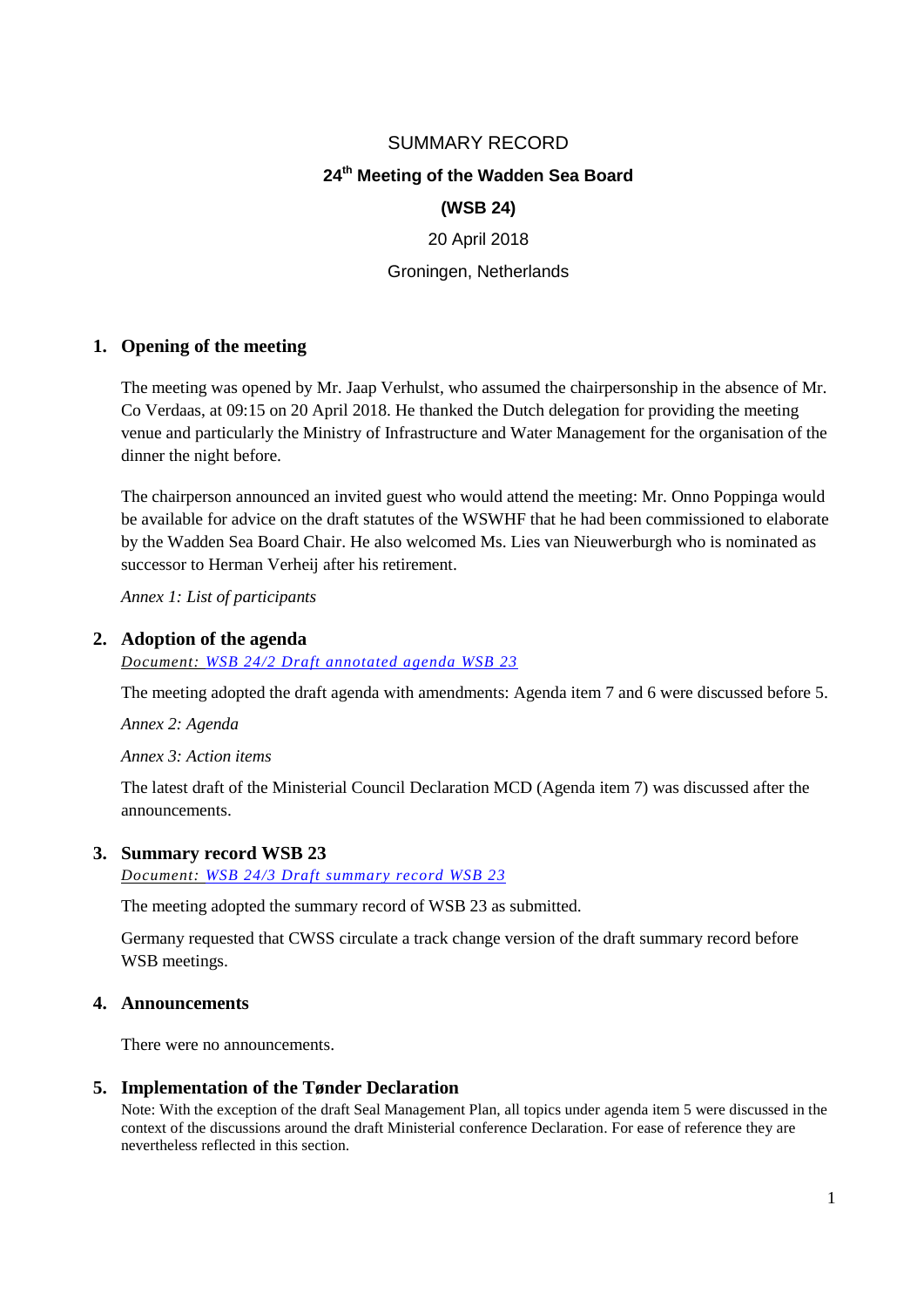# **5.1 Wadden Sea World Heritage**

No document.

# **5.2 Nature conservation and integrated ecosystem management**

# **5.2.1 TG-MM report**

*Document: [WSB 24/5.2/1 TG-MM](http://www.waddensea-secretariat.org/sites/default/files/Meeting_Documents/WSB/WSB24/wsb_24_5.2.1_report_tg-mm.pdf) Report*

#### **Seal Agreement**:

Mr. Klöpper informed the meeting on the status of the current draft SMP 2017-2021. Ms. Knoke reiterated the need for formal consultation in Schleswig-Holstein and corresponding time limits already explained at WSB 22. The meeting **agreed** that the current draft would be sent to TG-MM with the request for comments by 27 April 2018. The final draft would then be sent to the regions for final consultation. The SMP was scheduled for adoption during WSB 25 in Leeuwarden.

# **Fish Targets**:

# *Document:* [WSB 23/5.2/2 Swimway](http://www.waddensea-secretariat.org/sites/default/files/Meeting_Documents/WSB/WSB23/wsb_23.5.2.2_swimway.pdf)

Ms. Paulus commented that from the German perspective the Swimway Action Programme would need further discussion at a later stage. Financial implications were considered as problematic, but also some textual change requests by Germany had not been integrated into the revised version of the Action Programme drafted by the Swimway coordinator, Ms. Buitenkamp.

Mr. Baerends reported that the Netherlands would adopt the Swimway Action Programme as it is. He stressed that the Netherlands were in favour of adopting the document before the conference, also in light of the planned signing of the Swimway Vision during the event. He suggested that the WSB would need to agree on a minimum aspect of coordination effort for a successful Swimway Action Programme. The content of the document was considered as sufficiently discussed.

Ms. Liburd stated that Denmark would endorse the approach on the Fish Targets but that the financial aspects would have to be discussed at a later stage. The chairperson suggested postponing the issue of financial implications.

After a short break for consultation, Mr. Baerends summarised that it was decided that the Swimway Action Programme could not be finished before the conference due to content issues raised by Germany, as well as due to financial implications that would need to be solved on trilateral level. The Netherlands suggested that a default solution on resources could be found in the context of the projected discussion of CWSS tasks.

The WSB **agreed** to decide on the Swimway Action Programme, as well as on the Alien Species Management and Action Plan, as soon as possible following discussion in TG-MM. It was concluded to postpone any discussions on details, while there was general agreement on the main direction set out in both documents.

#### **Alien Species**:

*Documents: [WSB 23/5.2/3 Alien Species MAPAS](http://www.waddensea-secretariat.org/sites/default/files/Meeting_Documents/WSB/WSB23/wsb23.5.2.3_mapas.pdf) and [Annex Alien Species Communication Plan](http://www.waddensea-secretariat.org/sites/default/files/Meeting_Documents/WSB/WSB23/wsb23.5.2.3_mapas_annex2.pdf)* See fish targets.

# **5.3 Energy**

No document.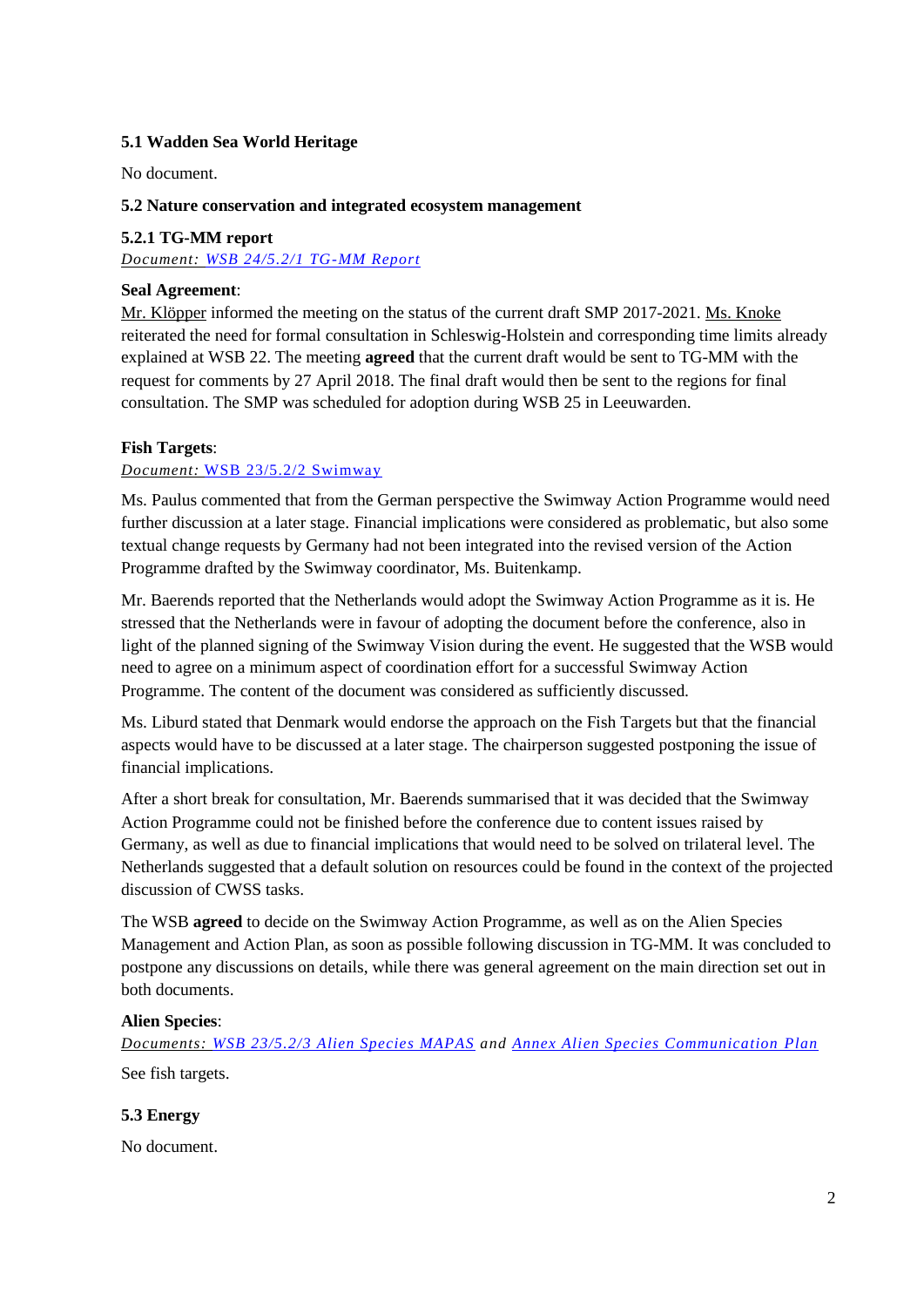# **5.4 Climate**

# **5.4.1 Task Group Climate Progress Report**

*Document: [WSB 24/5.4/1 TG-C](http://www.waddensea-secretariat.org/sites/default/files/Meeting_Documents/WSB/WSB24/wsb-24-5.8.1_wsf_report.pdf) Progress Report*

The document delivered by the Task Group Climate was not discussed.

# **5.5 Maritime safety and pollution prevention of shipping**

No document.

#### **5.6 Trilateral monitoring and assessment programme**

#### **5.6.1 QSR Synthesis Report**

*Document: WSB 24/5.6/1 draft QSR Synthesis Report*

Mr. Klöpper reported that the presented draft of the QSR Synthesis Report was currently been further elaborated by the QSR Editorial Board and TG-MM with the aim of presenting a printed brochure at the TGC in Leeuwarden. Mr. Baerends stated that this would not be possible as an intense review, by TG-MM in particular, would be necessary.

The WSB agreed on the proposed procedure.

#### **5.7 Science cooperation**

No document.

#### **5.8 Wadden Sea Forum**

#### **5.8.1 WSF Report**

*Document: [WSB 24/5.8/1 WSF](http://www.waddensea-secretariat.org/sites/default/files/Meeting_Documents/WSB/WSB24/wsb-24-5.8.1_wsf_report.pdf) Report*

Mr. Vollmer briefly introduced the WSF Forum Report which is available [online](https://www.waddensea-forum.org/images/archive/reports/forum/WSF-Developments-WSR-final-screen.pdf) and in a printed version.

#### **5.9 International cooperation**

No document.

#### **5.10 Communication and education**

#### **5.10.1 Education Strategy**

*Document: [WSB 24/5.10/1 Education Strategy](http://www.waddensea-secretariat.org/sites/default/files/Meeting_Documents/WSB/WSB24/wsb_24-5-10-1-education_strategy-v2.pdf)*

Mr. Rösner shortly reported on the Education Strategy. Ms. Knoke requested minor adaptations and suggested that this be resolved bilaterally between WWF and Schleswig-Holstein. . It was decided that any other minor remarks should also be sent directly to WWF. WWF would provide translations in all three languages.

The WSB **agreed** on the document and noted the information.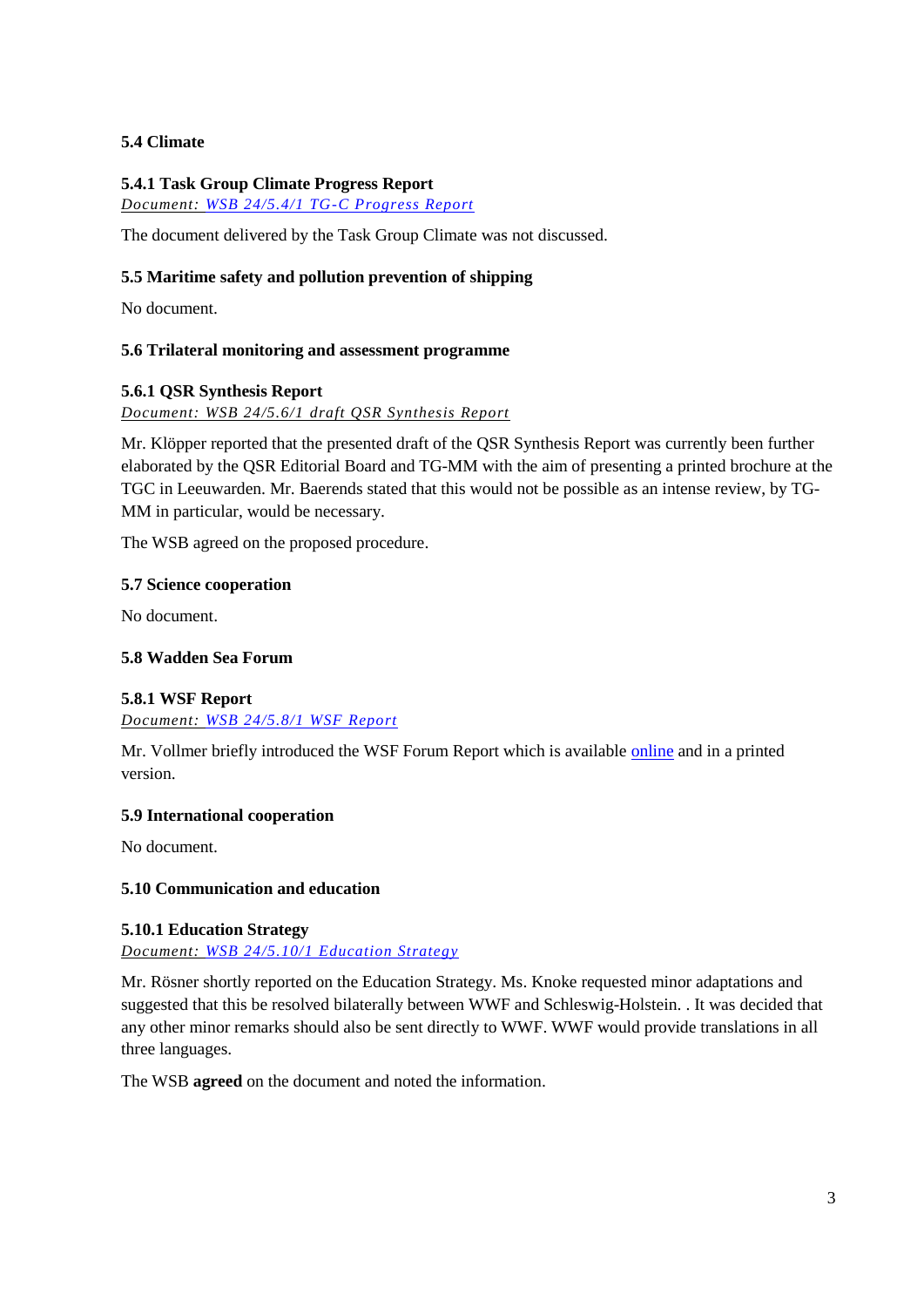# **6. Status of discussion on Wadden Sea World Heritage Partnership Center and Foundation**

#### **6.1 Draft statutes for WSWHF**

*Document: WSB 24/6.1/1 Draft Statutes for WSWHF - English Version*

Mr. Poppinga, author of the draft statutes for the WSWHF, reported on progress and answered questions on the document which was available in an English version for the meeting.

The chairperson thanked the German Federal Ministry for the Environment, Nature Conservation and Nuclear Safety for providing an English version of the statutes as a basis for the discussions of the WSB. Denmark noted that due to political consultations, that would be required on the national level, it did not yet have a mandate to discuss the draft statutes. Germany echoed the Danish statement and moreover mentioned the necessary consultations on the national level also the Länder level.

# **7. Preparation 13th Trilateral Governmental Conference**

#### **Ministerial Conference Declaration (MCD):**

The chairperson opened the page by page discussion of the current draft of the MCD.

Germany raised concerns regarding the letter of intent of the Trilateral Wadden Sea Ports Initiative stating that it was not possible to express appreciation of the content before it was actually made available to the parties after the Harlingen conference on 17 May 2018. The parties were requested to submit comments and suggestions regarding the wording of the letter of intent, the week after the meeting. Thereafter, the document would be opened for further comments from the advisors. Mr. Verheij noted his positive perception of the general involvement of the ports and first signs of interest in World Heritage issues.

Denmark lifted its reservation on paragraph 22.

Following a proposal by Germany, the meeting decided to include the words "for example" before "related common principles" in paragraph 36.

Germany stated that its reservation on the paraffin paragraph (35) were still valid but might be solved shortly depending on decisions from the Federal Ministry of Transport and Digital Infrastructure. The parties agreed that the final wording of the paragraph was contingent on precise nature of the measures adopted by IMO, which the WSB still needed to investigate.

In the context of paragraph 37, Germany stated that it could not accept Annex 6 (Trilateral Research Agenda) as it was. Ms. Paulus generally raised concerns regarding the length of the text, inaccuracies in its content (e.g. insufficient reflection of the World Heritage status and the OUV) and the financial implications. Denmark echoed the latter issue and suggested that the TRA generally should focus on research instead of funding. Germany could support paragraph 37 if Annex 6 was be deleted. It was **agreed** that any comments on the Annex would be submitted the week after the meeting and on that base changes in the Annex should be proposed. Since concerns were raised regarding the reference to a concrete amount of funding, the Dutch delegation suggested asking the authors to remove the funding paragraph.

All parties lifted their reservations on Annex 4 (MAPAS). The reservations on the World Heritage Foundation (paragraph 3 and Annex 5) remained.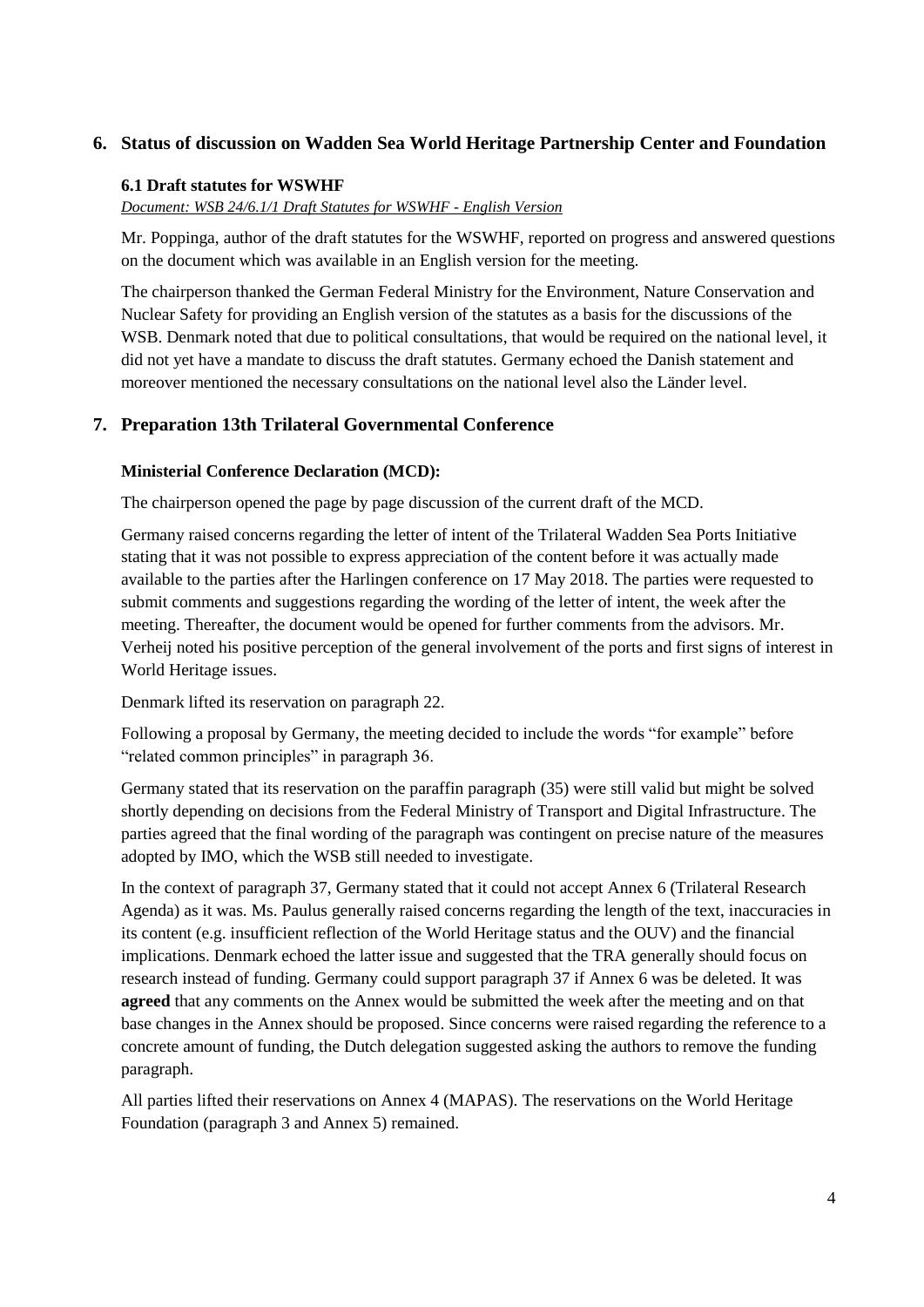The chairman summarized that the reservations on paragraph 22 (on fisheries) and Annex 4 (2-page outline of Alien Species Management and Action Plan) had been lifted.

# **7.1 Agenda Ministerial Conference**

*Document: [WSB 24/7/1 Draft Agenda Ministerial Conference](http://www.waddensea-secretariat.org/sites/default/files/Meeting_Documents/WSB/WSB24/wsb-24-7-1-draft_agenda_of_ministerial_conference_meeting_2018-04-16.pdf)*

Mr. Baerends reported on the draft agenda and the programme (see 7.2) of the Ministerial Conference. Germany thanked Mr. Baerends for the preparation of the draft agenda.

# **7.2 Ministerial Conference Programme**

## *Document: [WSB 24/7/2 13th Ministerial Conference Programme](http://www.waddensea-secretariat.org/sites/default/files/Meeting_Documents/WSB/WSB24/wsb_24-7-2_20_april_tgc_13_final_draft_programme_0.pdf)*

Germany welcomed the interesting and comprehensive programme. Ms. Paulus raised the question as to how the signatory list for the Swimway signing event would be compiled. Unlike for the Education strategy, it had not been determined who would sign the Swimway vision.

Mr. Baerends referred to the Swimway coordination group who was in charge of the organisation of the event and of inviting of the signatories. An invitation letter had been sent out today by Ms. Buitenkamp on behalf of Mr. Verdaas as chairperson WSB. It was envisaged that one representative per country would come to the stage for signing. Ideas for the ceremony were currently being further elaborated by the Swimway coordination group. Ms. Paulus reiterated that the signatories still needed to be identified.

Referring to the planned Ministerial Council meeting (Friday 18 May, 11:30h-12:30h), Ms. Paulus requested further guidance for the preparation of the statements to be delivered by the ministers and announced that as in former Ministerial Council meetings the political representatives from the Länder should also have the opportunity to take the stage.

Ms. Paulus suggested initiating a self-evaluation process for the Task Groups, e.g. on their mandates and future tasks. CWSS should prepare a paper for the start of the self-evaluation until WSB 26. This suggestion was supported by all delegations.

The WSB **instructed** CWSS to prepare, by WSB 26, proposals on how to proceed with the review process of the TWSC Working Groups and the evaluation of CWSS, followed by the establishment of a TWSC working programme for the upcoming period. Based on the outcome of these processes, documents comprising updated ToR as well as draft work plans for the Task Groups and CWSS, as well as a possible realignment of the tasks of CWSS, in the upcoming presidency should be developed.

# **8. Any other business**

Mr. Rösner requested clarification on the WSB 25 meeting, as this was planned for the same time as the harbour conference in Harlingen. The chairperson expressed his regret at the fact that the WSB 25 and the harbour conference would need to take place in parallel, but noted that the WSB should be considered the priority event for WSB members and advisors.

The next meeting, WSB 25, was tentatively scheduled for 17 May 2018 from 14:00h to 16:00h in Leeuwarden, Netherlands.

The WSB **noted** the information.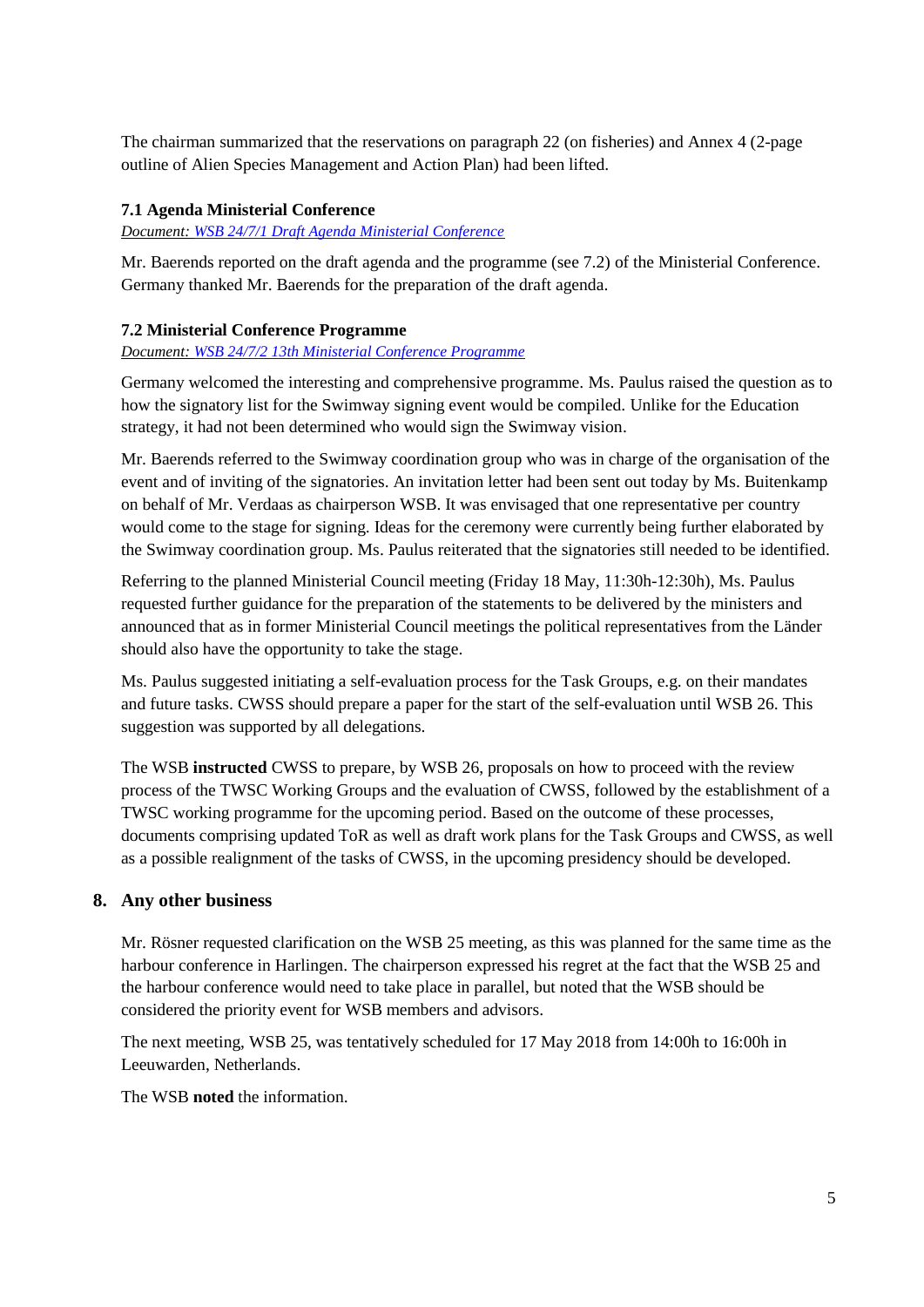# **9. Closure**

The meeting was closed at 12:30h on 20 April 2018.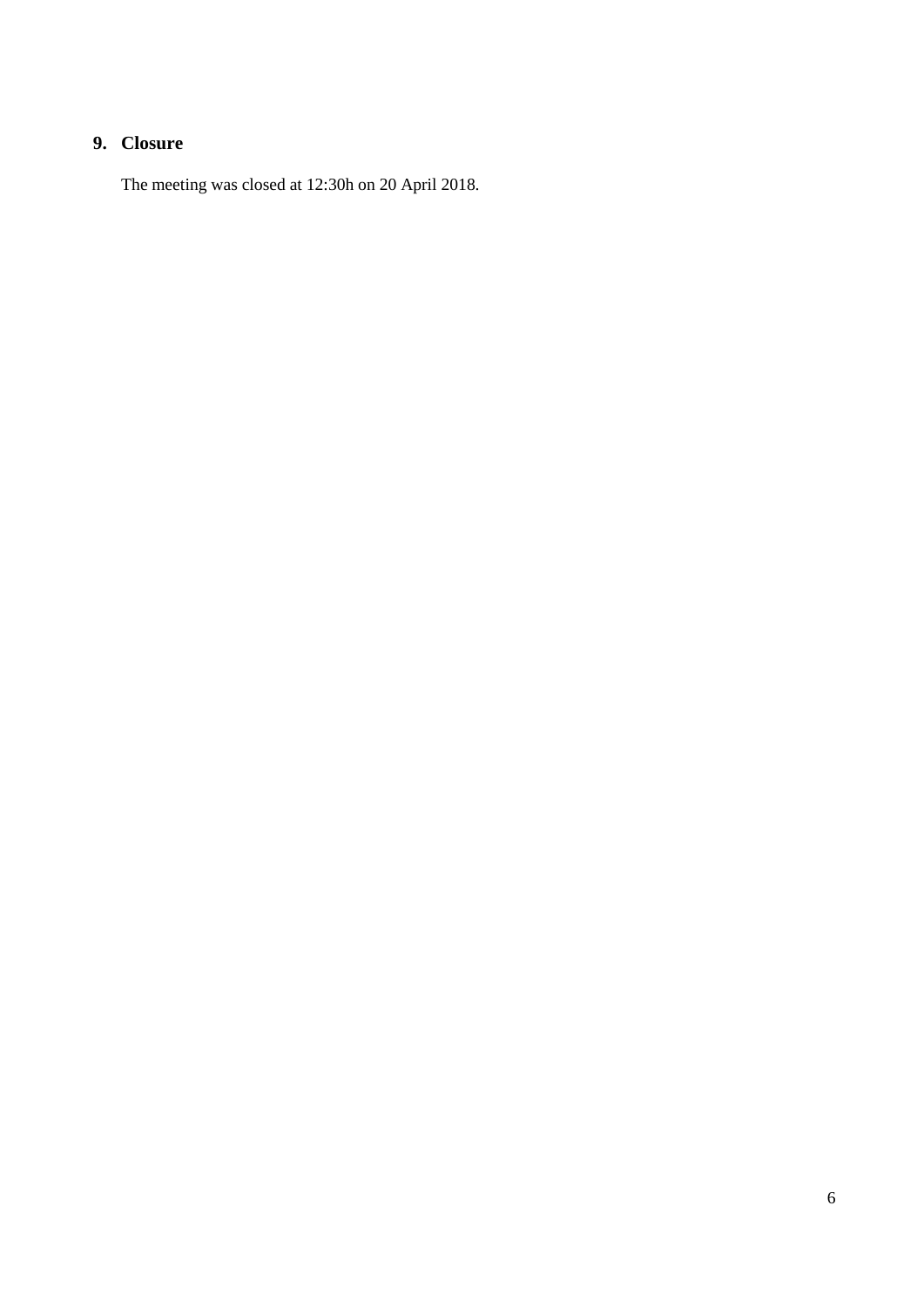#### **ANNEX 1: Participants Wadden Sea Board**

#### **LIST OF PARTICIPANTS**

# **24 th Meeting of the Wadden Sea Board**

#### **(WSB 24)**

20 April 2018

Groningen, Netherlands

#### **Members Mr. Jaap Verhulst** Ministry of Economic Affairs Directorate-General for Enterprise and Innovation Regional Ambassador North PO Box 20401 NL-2500 EK Den Haag Mobile: +31 (0) 6 - 525 259 10 Email: [j.verhulst2@minez.nl](mailto:j.verhulst2@minez.nl) **Ms Janne J. Liburd** Chair, The Danish Wadden Sea National Park Professor, D.Phil., PhD Havnebyvej 30 DK-6792 Rømø Phone: +45 6550 1576 Mobile: +45 2813 9918 [liburd@sdu.dk](mailto:liburd@sdu.dk) **Ms. Christina Egsvang Føns** Environmental Executive Esbjerg Kommune Torvegade 74 DK-6700 Esbjerg Phone: +45 76161399 E-Mail: [chfns@esbjergkommune.dk](mailto:chfns@esbjergkommune.dk) **Mr. Martin Petersen** Ministry of the Environment and Food Environment Protection Agency Skovridervej 3 DK-6510 Gram Phone: +45 2078 2279 Mobile: +45 E-Mail: [mpete@mst.dk](mailto:mpete@mst.dk) **Ms Christiane Paulus**  Deputy Director General responsible for Nature Conservation, Federal Ministry for the Environment, Nature Conservation, Building and Nuclear Safety, Germany Robert-Schuman-Platz 3 D-53175 Bonn **Mr. Hubertus Hebbelmann** Ministry for Environment, Energy and Climate Protection of Lower Saxony PO Box 4107 D-30041 Hannover Phone: +49 511 120 3382 Mobile: +49 177 899 5055 E-Mail: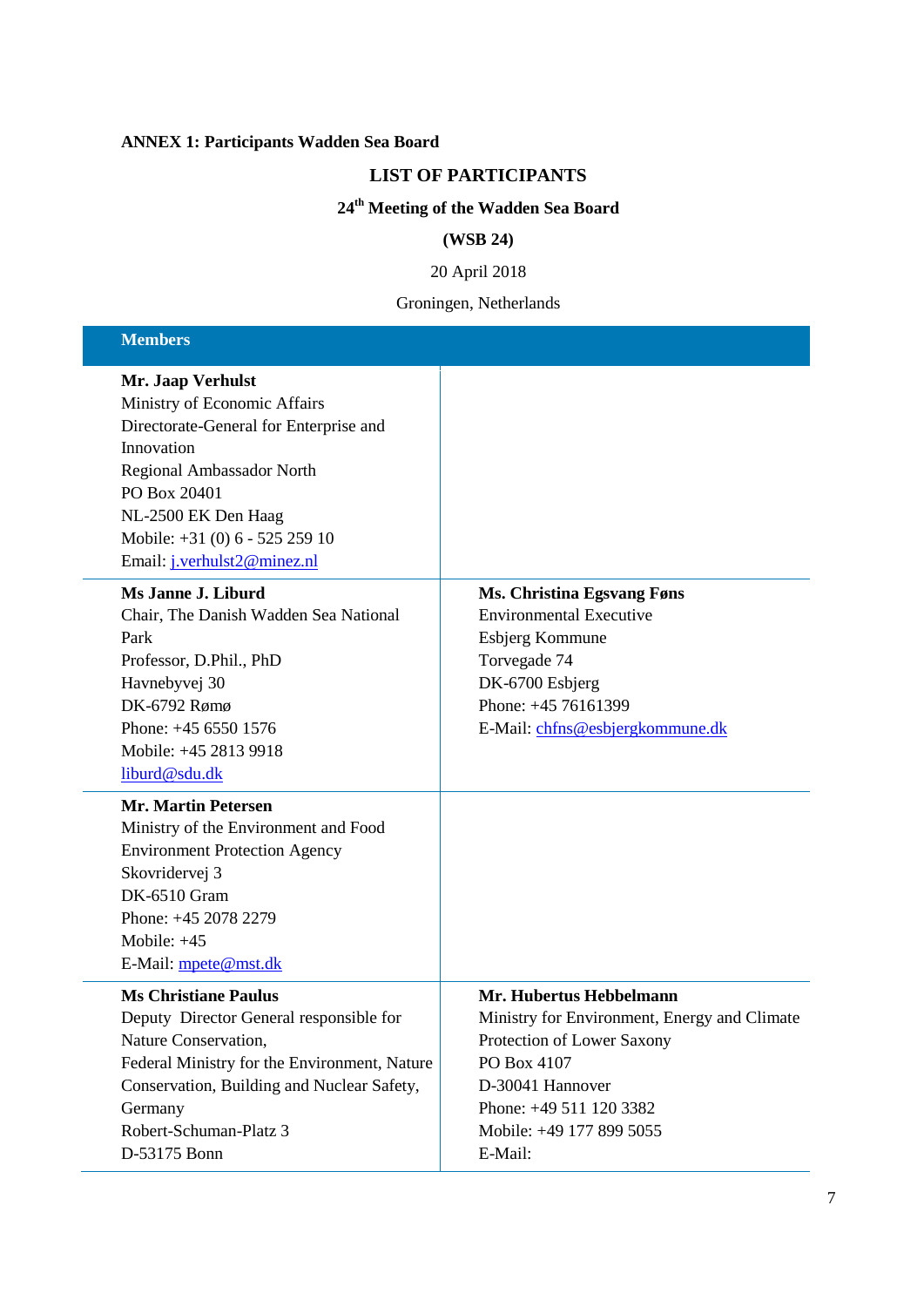Phone: +49 228 99 305 2605 [Christiane.paulus@bmub.bund.de](mailto:Christiane.paulus@bmub.bund.de)

# **Mr Klaus Janke**

Ministry of Environment and Energy Free and Hanseatic City of Hamburg Neuenfelder Str. 19 D-21109 Hamburg Phone: + 49 (0) 40428403392 Mobile: + 49 (0) 178 860 2827 [Klaus.Janke@bue.hamburg.de](mailto:Klaus.Janke@bue.hamburg.de)

#### **Mr. Bernard Baerends**

Ministry of Agriculture, Nature and Food Quality, Directorate-General Agro and Nature Department of Nature and Biodiversity Postbus 20401 NL-2500 EK The Hague Phone : +31 (0)64 85860 58 E-Mail: [b.baerends@minez.nl](mailto:b.baerends@minez.nl)

# **Advisors**

**Mr. Hans-Ulrich Rösner** WWF – Wadden Sea Office Hafenstraße 3 D - 25813 Husum Mobile: +49 (0) 151 122 90 848 E-Mail: [roesner@wwf.de](mailto:roesner@wwf.de)

#### **Ms. van Nieuwerburgh** Wadden Sea Team

Policy Officer Wadden Society PO Box 90 NL-8860 AB Harlingen Phone: +31 (0) Mobile: +31 (0) E-Mail: [vannieuwerburgh@waddenvereniging.nl](mailto:vannieuwerburgh@waddenvereniging.nl)

**Secretariat**

**Mr. Rüdiger Strempel, Executive** 

[hubertus.hebbelmann@mu.niedersachsen.de](mailto:hubertus.hebbelmann@mu.niedersachsen.de)

### **Ms. Vera Knoke**

Ministry of Energy, Agriculture, the Environment, Nature and Digitalization Schleswig-Holstein Mercatorstr. 3 D- 24106 Kiel Phone: +49 (0) 431-988 7288 E-Mail: [vera.knoke@melund.landsh.del](mailto:vera.knoke@melund.landsh.de):

#### **Ms. Erika Slump**

Ministry of Infrastructure and Water Management Zuidersingel 3 8911 AV Leeuwarden The Netherlands Phone: +31(0)88 797 44 10 E-Mail: [Erica.slump@rws.nl](mailto:Erica.slump@rws.nl)

### **Mr. Herman Verheij**

Wadden Sea Team Policy Officer Wadden Society PO Box 90 NL-8860 AB Harlingen Phone: +31 (0) 51 749 3640 Mobile: +31 (0) 6 13 54 9964 E-Mail: [verheij@waddenvereniging.nl](mailto:verheij@waddenvereniging.nl)

# **Mr. Manfred Vollmer**

Executive Secretary Wadden Sea Forum Virchowstr. 1 D-26382 Wilhelmshaven Phone: +49 (0) 4421 910818 Mobile: +49 (0) 151 12158443 E-Mail: [vollmer@waddensea-forum.org](mailto:vollmer@waddensea-forum.org)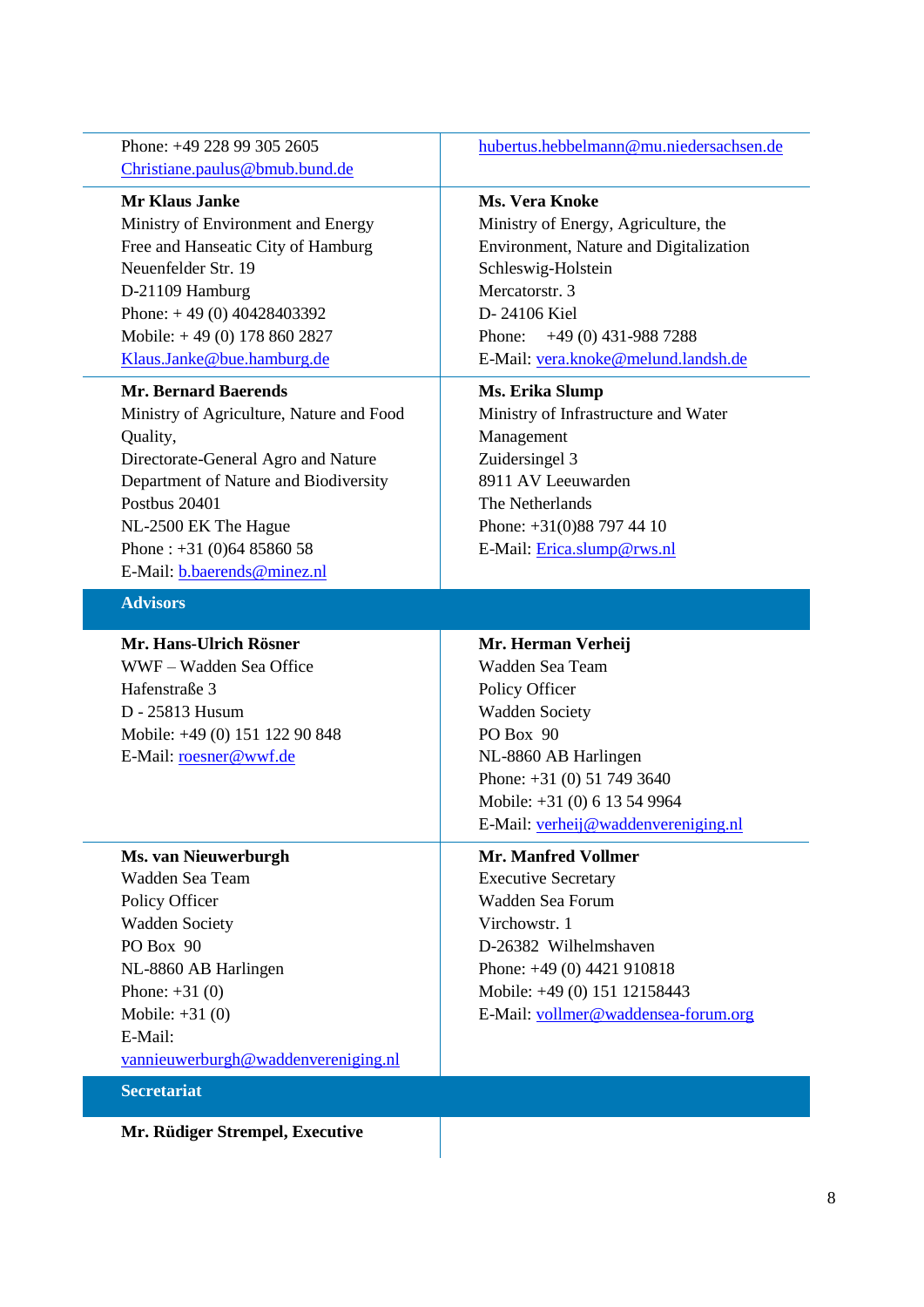#### **Secretary Mr. Sascha Klöpper Ms. Anja Domnick Ms. Annika Bostelmann Ms. Julia Busch Supporting Staff Mr. Thomas Borchers** Federal Ministry for the Environment, Nature Conservation and Nuclear Safety, Germany Robert-Schuman-Platz 3 D-53175 Bonn Phone: +49 228 99 305 2629 Mobile: +49 173 2843906 E-Mail: [Thomas.Borchers@bmu.bund.de](mailto:Thomas.Borchers@bmu.bund.de) **Ms. Maren Bauer** Ministry of Energy, Agriculture, the Environment, Nature and Digitalization Schleswig-Holstein Mercatorstr. 3 D - 24106 Kiel Tel: ++49 431 988 7196 E-Mail: [Maren.Bauer@melund.landsh.de](mailto:Maren.Bauer@melund.landsh.de) **Ms. Margrita Sobottka** National Park Authority Lower Saxony Virchowstr. 1 D-26382 Wilhelmshaven Phone: +49 4421 911 277 E-Mail: [Margrita.Sobottka@nlpv](mailto:Margrita.Sobottka@nlpv-wattenmeer.niedersachsen.de)[wattenmeer.niedersachsen.de](mailto:Margrita.Sobottka@nlpv-wattenmeer.niedersachsen.de) **Mr. Henrik G. Pind Jørgensen** Environment Protection Agency Skovridervej 3, Arnum DK-6510 Gram phone: +45 72 54 34 44 E-Mail: [hepgj@mst.dk](mailto:hepgj@mst.dk) **Ms. Heidi Nielsen** Environment Protection Agency Skovridervej 3 DK-6510 Gram Phone: +45 22 19 42 14 E-Mail: [heidn@mst.dk](mailto:heidn@mst.dk) **Mr. Floris van Bentum** Directorate-General for Public Works and Water Management Directorate Noord-Nederland PO Box 2301 NL-8901 JH Leeuwarden E-Mail: [floris.van.bentum@rws.nl](mailto:floris.van.bentum@rws.nl)

**Invited guests**

**Mr. Onno Poppinga** Mühle Westeraccum D-26553 Dornum Phone: +49 4933 9911 11 E-Mail: [poppinga@muehlenkontor.de](mailto:poppinga@muehlenkontor.de)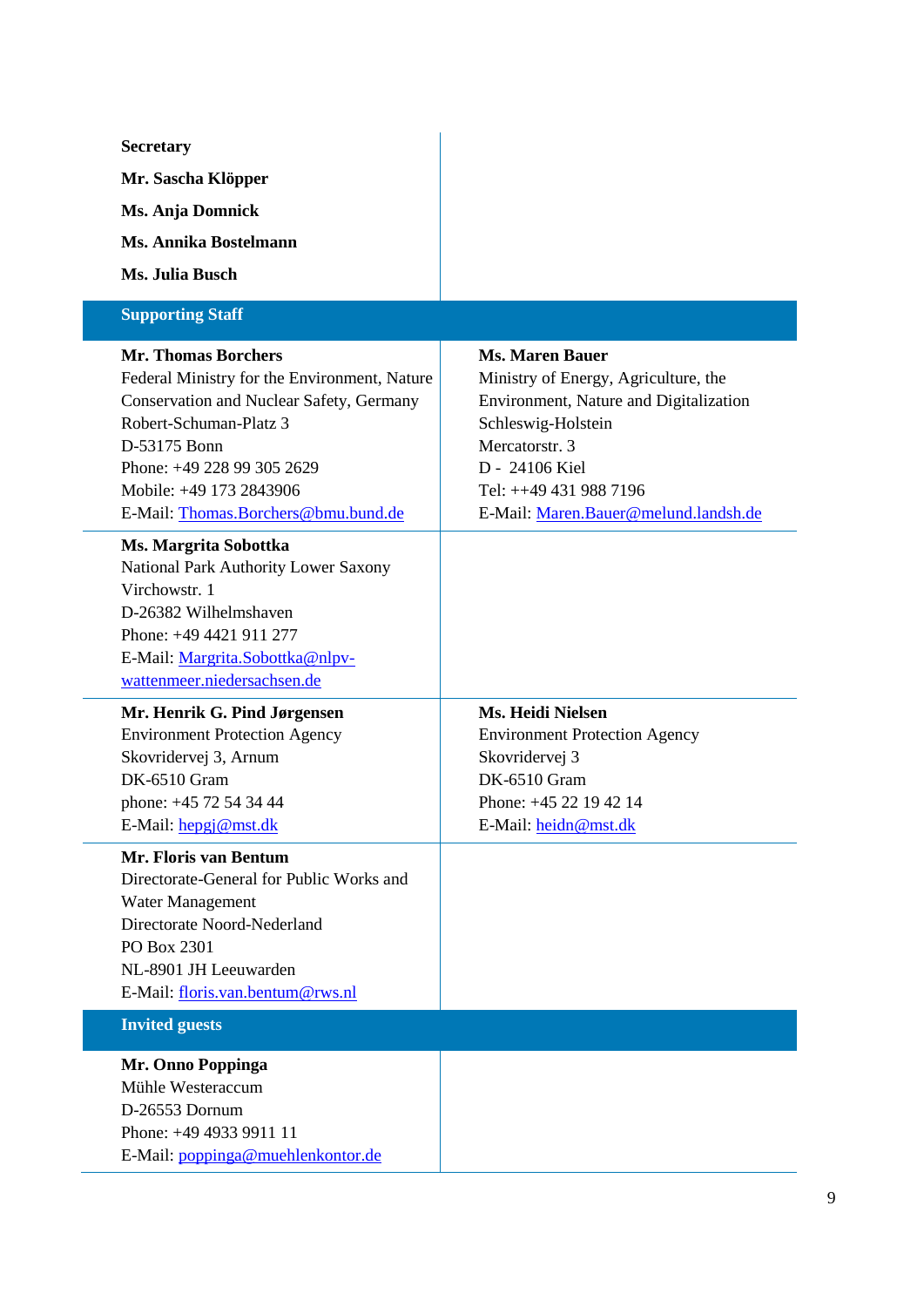### **ANNEX 2: Agenda of the 24 th WSB**

# AGENDA

# **24 th Meeting of the Wadden Sea Board**

#### **(WSB 24)**

20 April 2018

#### Groningen, Netherlands

#### **1. Opening of the Meeting**

The meeting will be opened by the Chairman at 09:00h on 20 April 2018.

#### **2. Adoption of the Agenda**

The meeting will be invited to adopt the draft agenda of the meeting.

#### **3. Record WSB 23**

The meeting will be invited to adopt the final draft Summary Record WSB 23 and to check progress in the implementation of the Action List.

#### **4. Announcements**

Delegates and observers will be invited to make announcements relevant to the cooperation.

#### **5. Implementation Tønder Declaration**

The meeting will be invited to discuss progress in the implementation of the Tønder Declaration. In conjunction with the sub-items below, the meeting will be invited to take note of and discuss progress of the respective Task Groups.

#### 5.1 Wadden Sea World Heritage

- 5.2 Nature conservation and integrated ecosystem management
- 5.3 Energy

5.4 Climate

- 5.5. Maritime safety and pollution prevention of shipping
- 5.6 Trilateral monitoring and assessment programme
- 5.7 Science cooperation
- 5.8 Wadden Sea Forum
- 5.9 International cooperation

5.10 Communication and education.

#### **6. Status of discussion on Wadden Sea World Heritage Partnership Center and Foundation**

The meeting will be invited to discuss the status of preparation of the WH Partnership Center and the World Heritage Foundation.

#### **7. Preparation 13th Trilateral Governmental Conference**

The meeting will be invited to discuss progress in working towards the 13<sup>th</sup> Wadden Sea Conference, including the preparation of the draft Council Declaration.

#### **8. Any Other Business**

The meeting will be invited to discuss any other business.

#### **9. Closing**

The meeting will be closed no later than 16:00h on 20 April 2018.